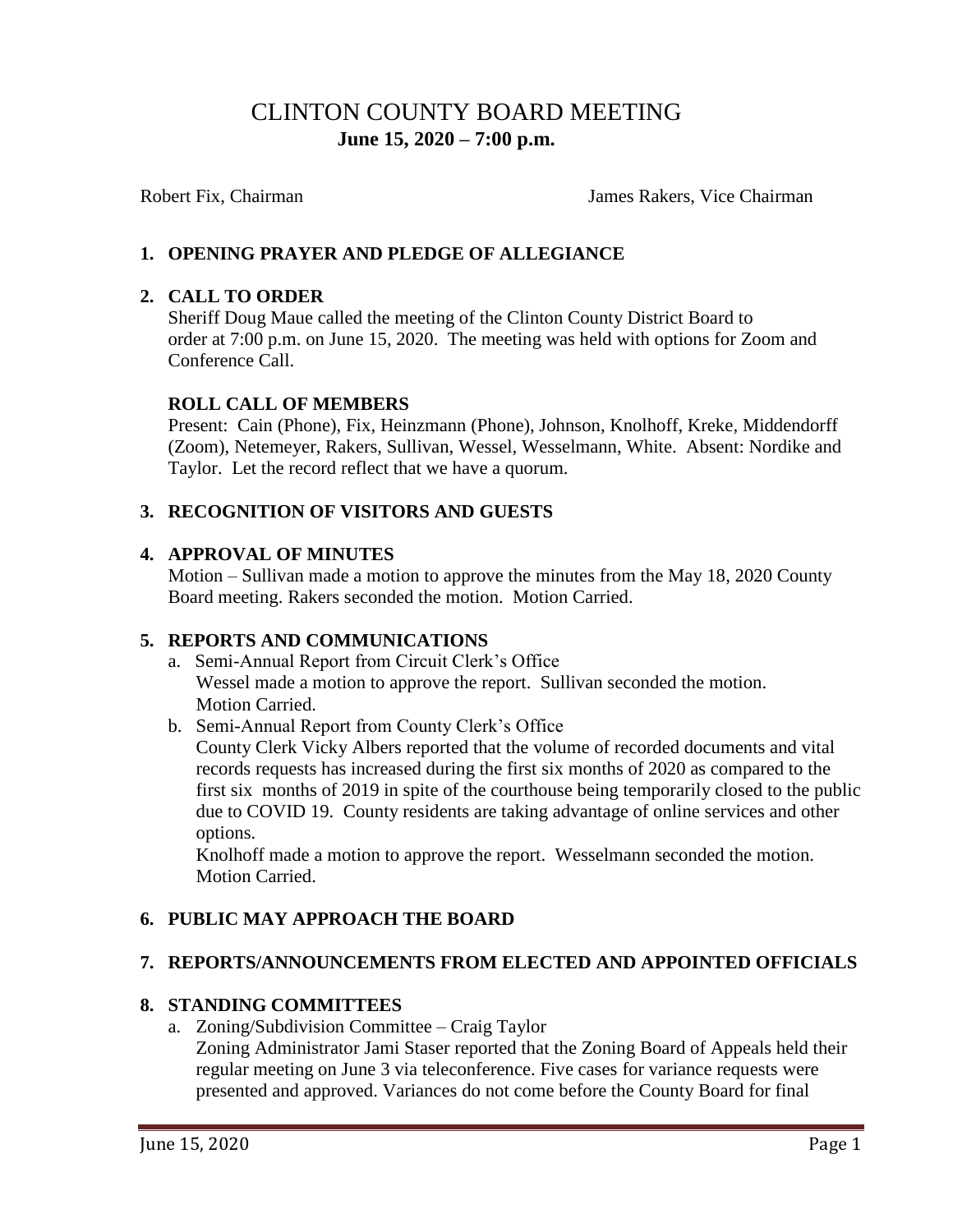approval. The next Zoning Board of Appeals meeting is set for July 1. Staser noted that her office has been busy with addressing and Enterprise Zone applications.

- b. Economic Development/Enterprise Zone Keith Nordike No Report.
- c. Tourism Committee Matt Cain Cain said the King Cat Fishing Tournament at Carlyle Lake has been rescheduled from June to September.
- d. Environmental Concerns/Unincorporated/Solid Waste Nelson Heinzmann No Report.
- e. Assessment Committee Bryan Wessel

Wessel reported that the Zoning Office has been working with Sidwell Mapping to enter the zoning layers onto the county's GIS map. The 2020 declarations for sold properties were 67 for April and 70 for May. Supervisor of Assessments, Linda Mensing, and IT manager, John Skain, have worked with the 911 Board to secure a grant for \$177,087 to finance new aerial imagery. This flight will be conducted this fall with Eagle View. The Farmland Review Committee met via conference call on May 28 at which farmland PI (soil productivity index) changes were approved. Each PI is increasing for the tax year 2021 by \$35.21. The Board of Review opened up the 2020 tax session with Wayne Kiefer remaining as the chairman. The townships assessors work was due on June 15.

f. Insurance/ICIT – Larry Johnson

Johnson reported that the SharX drug program has been operational for 3-4 months and continues to save the county money. Health insurance costs for the sixth month of the new fiscal year, without reimbursements, were \$767,262.26, which is \$17,262.26 over budget or 2.3 percent over budget. With reimbursements, the costs were \$573,720.67, which is \$176,279.33 under budget or 23.5 percent under budget. The 025 Liability Fund has a balance of \$691,090.51 which is unchanged from last month. The 016 Worker's Compensation Fund has a balance of \$291,638.33 which is unchanged from last month.

- g. Facilities Committee Brad Knolhoff Knolhoff said plans for rehabbing the landscaping at the courthouse are on hold due to potential budgetary issues. Middendorff asked about the passive barriers being placed in the offices for the protection of employees. This was discussed at a meeting in March; however, no barriers have been installed.
- h. Animal Control/County Farm Committee Craig Taylor No Report.
- i. Education Committee James White No Report.
- j. Veterans Committee Bob Netemeyer No Report.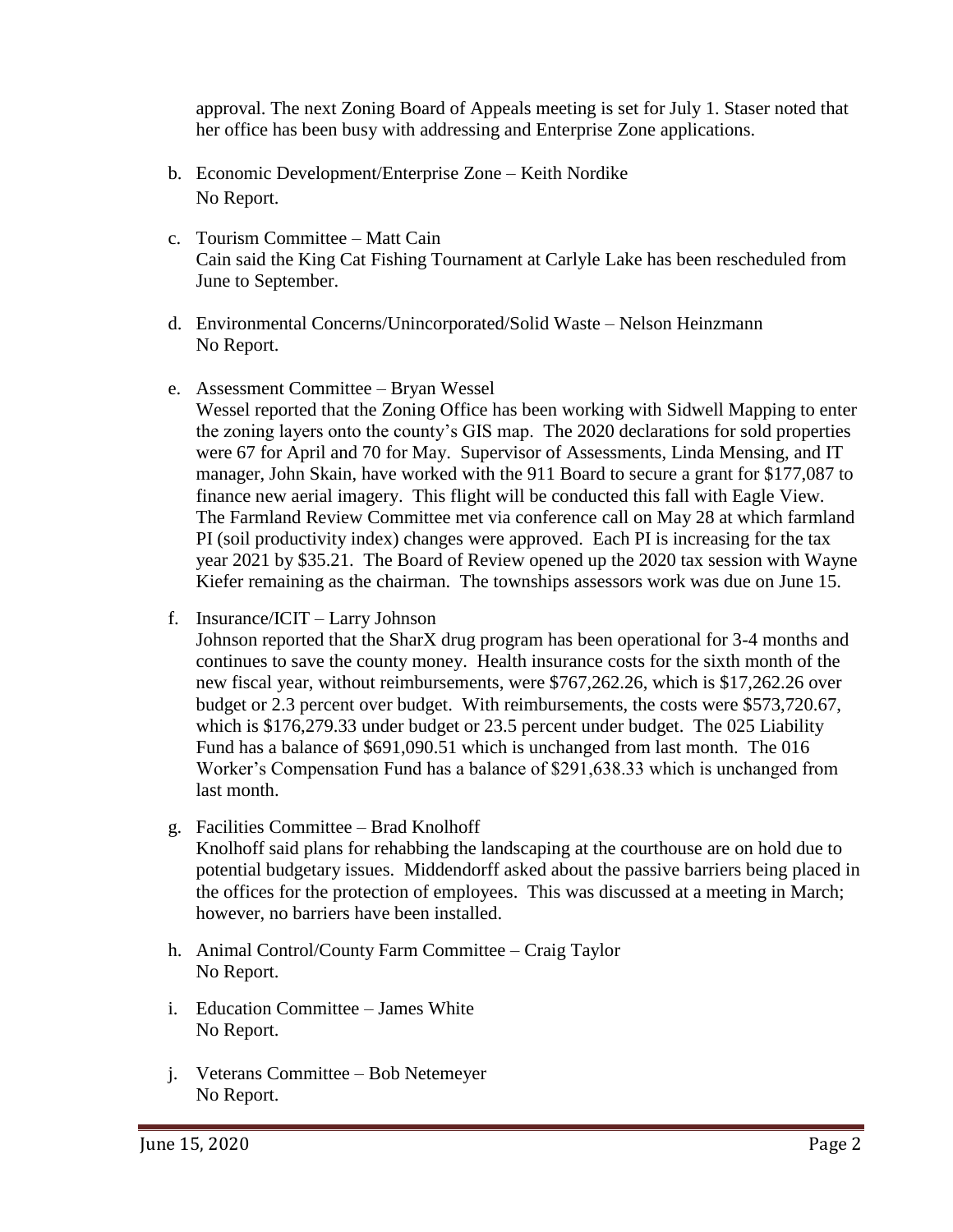- k. Finance/Health/Revolving Loan Committee/General Services/Judiciary Jim Rakers
	- 1. Treasurer's Monthly Report Denise Trame Motion - Approval of Monthly Budget and Financial Report Rakers made a motion to approve the report. Wessel seconded the motion. Motion Carried.
	- 2. Trame reported that gaming collected for the month of May from businesses before the shutdown was \$\$2,966.01. The state is two months behind in processing gaming payments.
- l. Law Enforcement/EMA/Welfare/Safety/Liquor Jim Sullivan Wesselmann questioned if the board could get a report from EMA about activity related to the COVID 19 pandemic.
- m. Road and Bridge Committee Bryan Wessel
	- 1. Monthly County Engineer Report Dan Behrens
		- i. Motion to Approve- Engineering Agreement with HMG to Provide Structural Engineering Services for a Bridge on Pipeline Road in Wade Township The funding for the engineering and bridge project will be 80 percent state, 10 percent county and 10 percent Wade Township. Rakers made a motion for a roll call vote. Wesselmann seconded the motion. Cain (Yes); Heinzmann (Yes); Johnson (Yes); Knolhoff (Yes); Kreke (Yes); Middendorff (Yes); Netemeyer (Yes); Nordike (Absent); Rakers (Yes); Sullivan (Yes); Taylor (Absent); Wessel (Yes); Wesselmann (Yes); White (Yes). Motion Carried 12-0.
		- ii. Behrens said the state opened bids for work on Bartelso Road with Howell Paving submitting a low bid of \$1,139,991.90. Howell's bid was \$136,000 less than the next lowest bidder. The project is expected to start in early August. The Highway Department has an in-house bid opening on June 18 for the Stolletown Road project. Drainage issues in a ditch on the County Farm have been resolved.
- n. Personnel/Labor Committee Mike Kreke No Report.

# **10. SPECIAL COMMITTEES**

- a. 708 Mental Health Board/Area Agency on Aging Brad Knolhoff No Report.
- b. County Health Brad Knolhoff
	- 1. Motion to Approve Health Department Monthly Report Knolhoff made a motion to approve the report. Netemeyer seconded the motion. Motion Carried.
	- 2. Knolhoff reported total revenue for May of \$69,728 with expenses of \$53,199 for a surplus of \$16,532. Year-to-date figures show the Health Department is in the deficit territory by \$31,440. Most of this is related to the COVID pandemic with overtime and other expenses. The Health Department's current cash balance is

.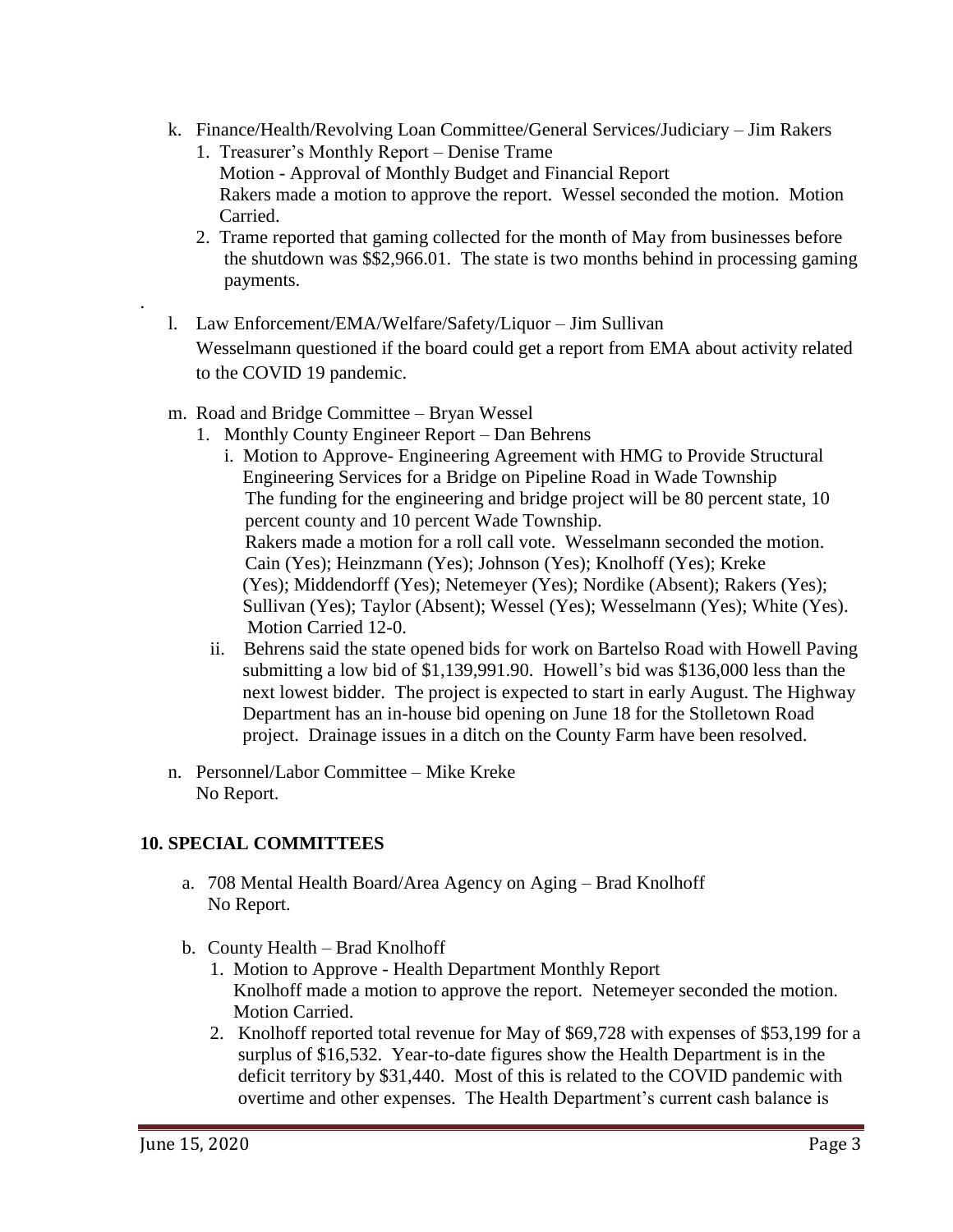\$1,085,954. The Board of Health has established a Building Committee to consider all options for the construction of new health department building.

- c. GIS Committee Craig Taylor No Report.
- d. 911 Committee Mike Kreke

Kreke expressed appreciation to John Skain who has been successful in securing a substantial \$177,087 grant to finance the flyover for aerial imagery. Kreke said Skain should be commended for obtaining several grants for the county through the years and saving the county a great deal of money.

- e. Technology Support James White No Report.
- f. UCCI Jim Sullivan No Report.

# **11. APPROVAL OF ACCOUNTS PAYABLE**

Rakers made a motion for a roll call vote for approval of accounts payable. Knolhoff seconded the motion.

Cain (Yes); Heinzmann (Yes); Johnson (Yes); Knolhoff (Yes); Kreke (No); Middendorff (No); Netemeyer (No); Nordike (Absent); Rakers (Yes); Sullivan (Yes); Taylor (Absent); Wessel (Yes); Wesselmann (Yes); White (Yes). Motion Carried 9-3.

# **12. COMMUNICATIONS AND PETITIONS**

#### **13. UNFINISHED BUSINESS**

Middendorff asked that Fix appoint a committee to reconsider the composition of the County Board. Fix said he would take that under advisement.

#### **14. MISCELLANEOUS BUSINESS**

- a. Motion Appointment Kimberly Hugo –Board of Health
- b. Motion Appointment Kurt Rickhoff -Trustee– Clin-Clair Fire Protection District
- c. Motion- Appointment Greg Rehkemper St. Rose Public Water District
- d. Motion Appointment Mike Gall St. Rose Public Water District
- e. Motion Appointment Greg Jeckstadt St. Rose Public Water District
- f. Motion Appointment Bryan Albers Trustee Tri-Township Water District Middendorff made a motion to approve the appointments. Knolhoff seconded the motion. Motion Carried.

# **15. NEW BUSINESS**

- a. Motion Motion to Approve Ordinance for Roadside Memorial Markers Kreke made a motion to table approval of the ordinance until July. Sullivan seconded the motion. Motion Carried.
- b. Motion to Enter Executive Session for Discussion of Personnel Business with No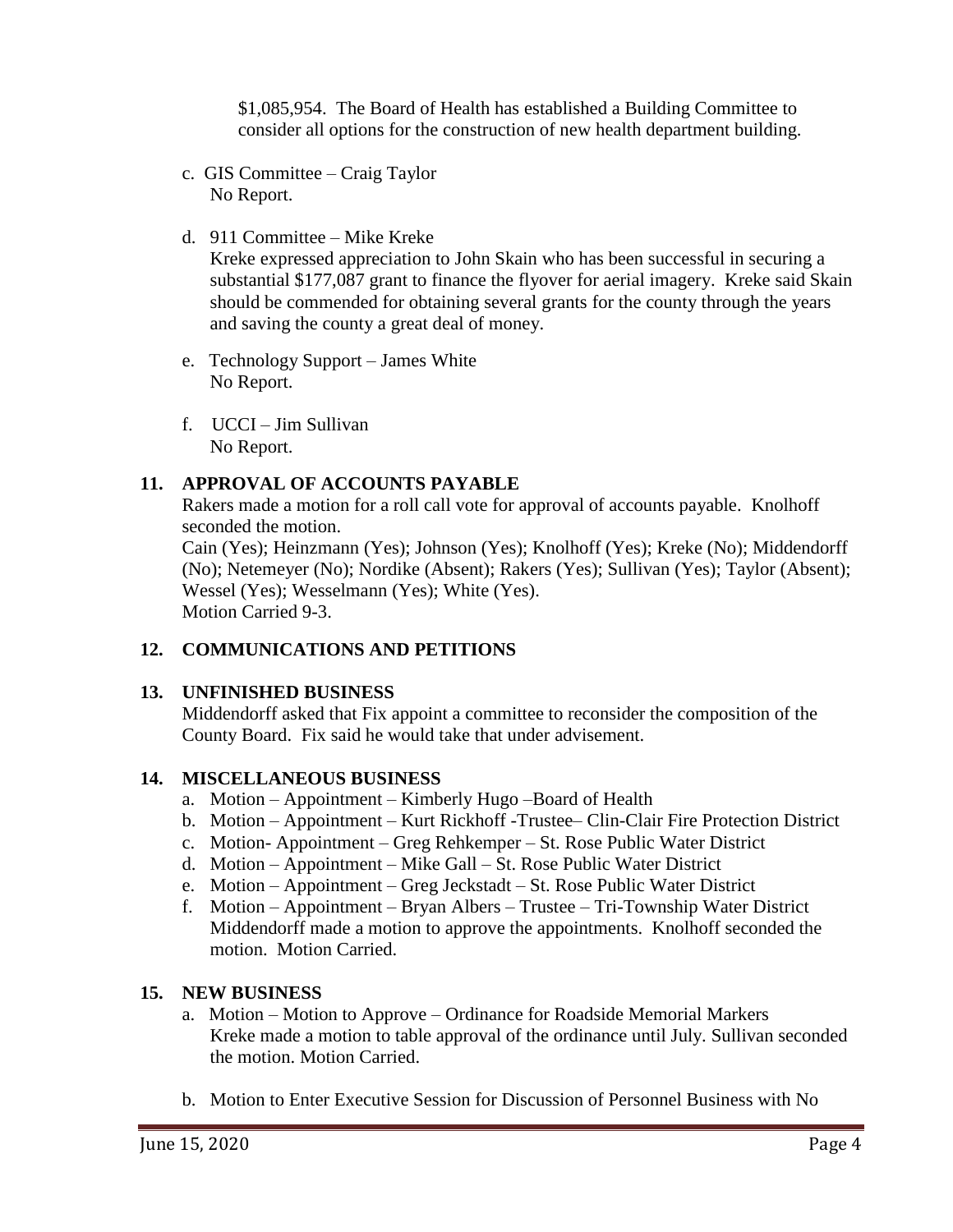Action to be Taken Afterward. Knolhoff made a motion for a roll call vote to enter Executive Session at 7:30 p.m. Wesselmann seconded the motion. Cain (Yes); Heinzmann (Yes); Johnson (Yes); Knolhoff (Yes); Kreke (Yes); Middendorff (Yes); Netemeyer (Yes); Nordike (Absent); Rakers (Yes); Sullivan (Yes); Taylor (Absent); Wessel (Yes); Wesselmann (Yes); White (Yes). Motion Carried 12-0.

 c. Motion to Return to Regular Session at 8:15 p.m. Knolhoff made a motion for a roll call vote to return to Regular Session at 8:18 p.m. White seconded the motion. Cain (Yes); Heinzmann (Yes); Johnson (Yes); Knolhoff (Yes); Kreke (Yes); Middendorff (Yes); Netemeyer (Yes); Nordike (Absent); Rakers (Yes); Sullivan (Yes); Taylor (Absent); Wessel (Yes); Wesselmann (Yes); White (Yes). Motion Carried 12-0.

#### **16. ADJOURNMENT UNTIL THURSDAY, JUNE 18, 2020.**

Sullivan made a motion to adjourn until Thursday, June 18, 2020 for a Special Meeting of the County Board. Knolhoff seconded the motion. Motion Carried. Meeting adjourned at 8:20 p.m.

ATTEST:

GrityWers

Vicky Albers County Clerk & Recorder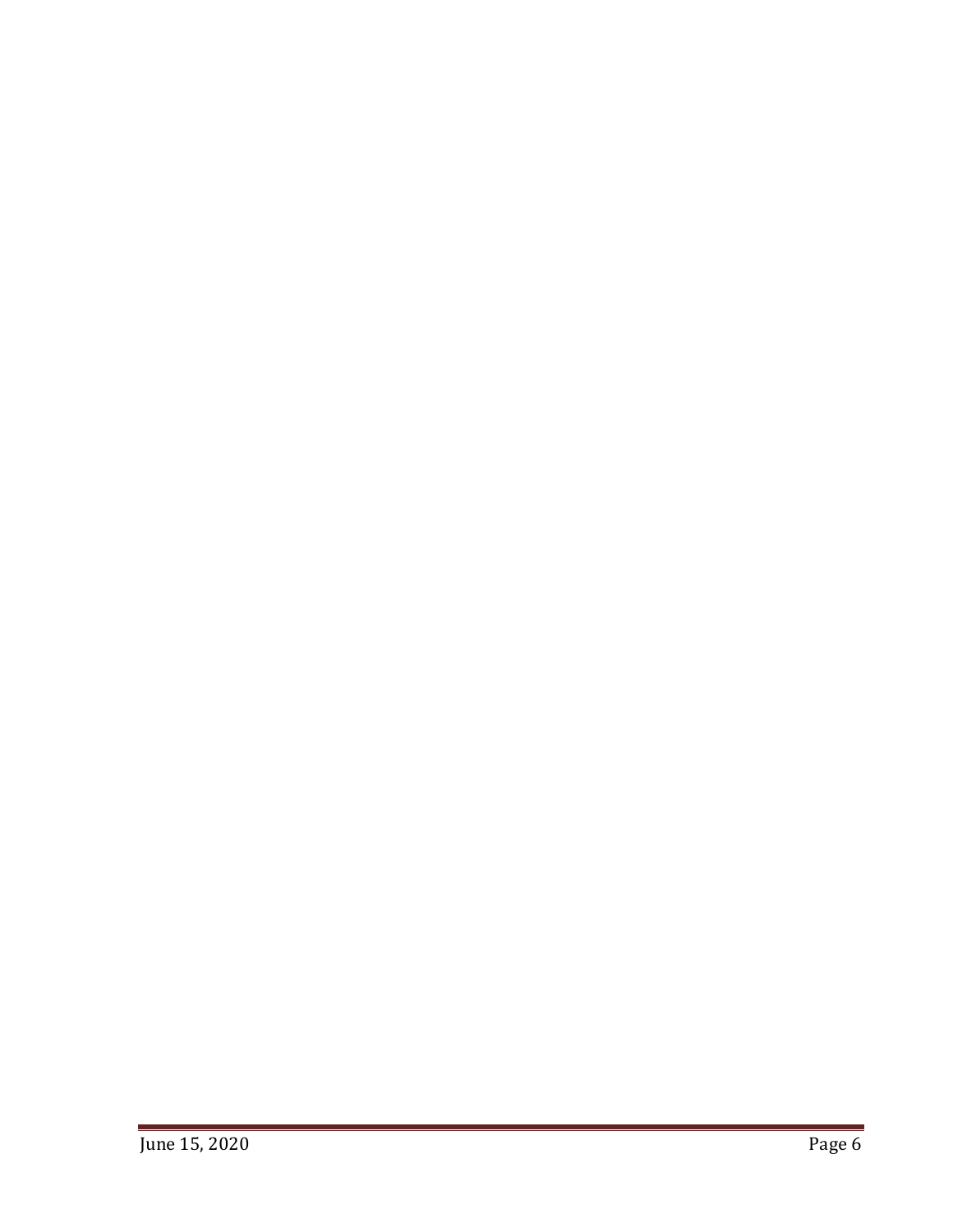# CLINTON COUNTY BOARD SPECIAL MEETING  **June 18, 2020 – 7:00 p.m.**

Robert Fix, Chairman James Rakers, Vice Chairman

# **1. OPENING PRAYER AND PLEDGE OF ALLEGIANCE**

### **2. CALL TO ORDER**

Clinton County Clerk Vicky Albers called the special meeting of the Clinton County District Board to order at 7:00 p.m. on June 18, 2020. The meeting was held with options for Zoom and Conference Call.

#### **ROLL CALL OF MEMBERS**

Present: Cain (Phone), Fix, Heinzmann, Johnson (Phone), Knolhoff, Kreke, Middendorff (Zoom), Netemeyer, Rakers, Sullivan, Wessel, Wesselmann and White. Absent: Nordike and Taylor. Let the record reflect that we have a quorum.

# **3. RECOGNITION OF VISITORS AND GUESTS**

#### **4. REPORTS AND COMMUNICATIONS**

Fix read a letter of resignation that he received from Clinton County Animal Control Warden Don Deiters asking the board to accept his resignation effective July 17, 2020.

#### **5. PUBLIC MAY APPROACH THE BOARD**

- a. John Skain, the county's IT manager, spoke to address and clear up a couple of errors in Deiters' letter. He said that the Facebook account for Animal Control was set up strictly for animal control and not for anyone's personal use. Skain said he made no statement about looking at the content of any other county personnel's Facebook accounts.
- b. Robert Wiebler, who served as a part-time animal control employee for about two years, said no one could ever run animal control better than Deiters did. He said Deiters was very dedicated and often worked seven days a week.
- c. Eugene Hemingway of Carlyle said he is pleased that this matter was being addressed by the County Board in a timely manner. He said that Deiters may be a hard-working individual, but the Facebook post that he shared was hurtful and this matter is about treating human beings as human beings and being considerate of others. He said it is a shame that we are still dealing with this type of behavior in the year 2020.
- **6. ENTER EXECUTIVE SESSION pursuant to Section 2(c) of the Open Meetings Act to discuss the employment, compensation, discipline, performance, or dismissal of Animal Control Warden Donald Deiters.**

Rakers made a motion at 6:12 p.m. for a roll call vote to enter Executive Session. Netemeyer seconded the motion.

Cain (Yes); Heinzmann (No); Johnson (Yes); Knolhoff (Yes); Kreke (Yes); Middendorff (No); Netemeyer (Yes); Nordike (Absent); Rakers (Yes); Sullivan (Yes); Taylor (Absent) Wessel (Yes); Wesselmann (No); White (Yes). Motion Carried 9-3.